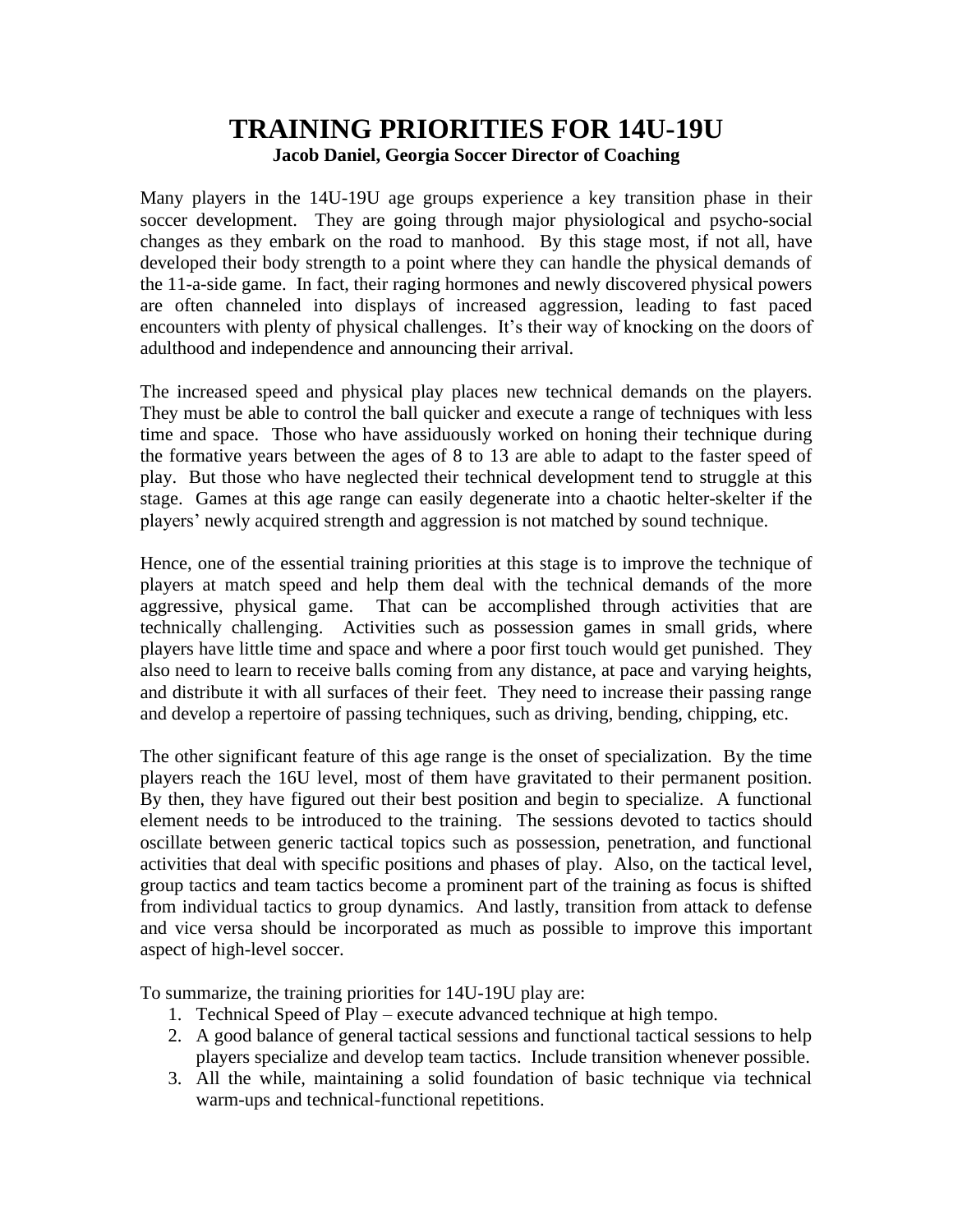4. Fitness – high intensity low volume speed work to convert the newly acquired strength into explosiveness.

Below are two examples of a practice plan that illustrate the training priorities. The first practice deals with POSSESSION in a generic approach, meaning not position-specific. It includes a progression of activities that emphasize possession through verbal communication, quality first touch and passing, and good positioning, and teaches players how to quickly adopt good support angles to give the player with the ball many passing options. The second practice's focus is on PLAYING OUT OF THE BACK WITHIN A 3-5-2 FORMATION. The second practice is obviously more functional and teaches the players to make possession/penetration decisions in the back third within a specific team formation.

# **Practice Plan 1 for 14U-19U Topic: Possession Team: 16 players**

## **I. Warm up**



Players in pairs spread over half a field. Each pair has a ball. As the player with the ball dribbles around, his partner checks away at a slow jog and then quickly checks to the ball, asking for it.

First variation: The passer shouts "man-on!" as he passes and comes quickly to support and receives a first time pass back. Receiver moves away again, opens up a distance between the two players and readies himself for another checking run. Process is repeated 10 times and then players switch roles.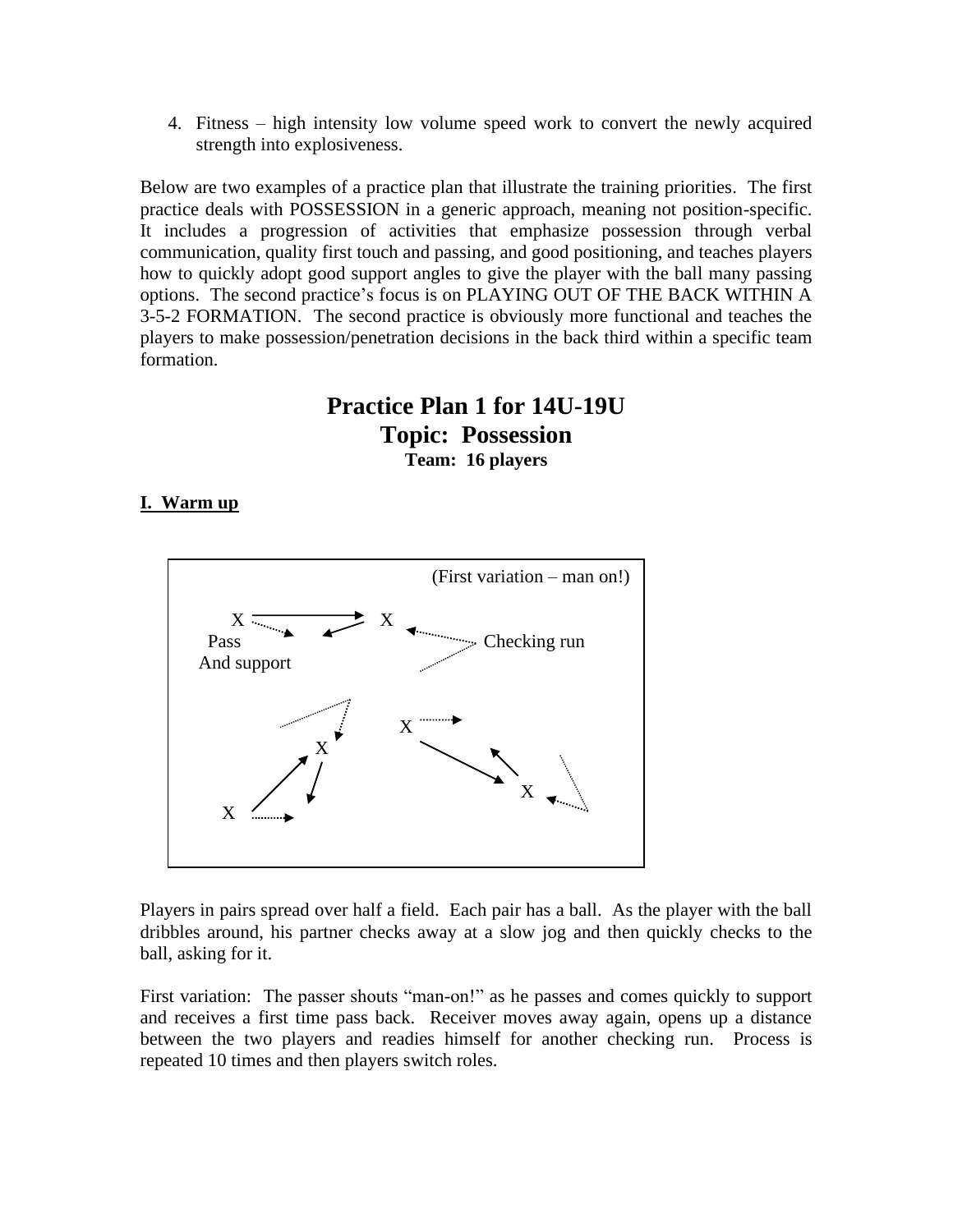Second variation: Player checks to the ball. The passer shouts "turn!". The receiver turns with the ball and dribbles away, now becoming the passer. Pair looks for each other again and repeats.

Third variation: The players vary their communication, with the passer deciding to shout "man on!" or "turn!" and the receiver reacting accordingly.

### **Coaching points:**

- Eye contact between the two players at all time. Dribbler keeps head up. Receiver watches the ball as he checks away.
- Change of pace on checking run.
- Passer needs to communicate early and clearly.
- Quality pass towards the checking player, on the ground, with pace.
- Passer supports the pass by immediately following at a new angle and taking up a new position closer to the receiver.
- Quality first time pass back.
- If turning, do it economically, with few touches.

## **II. 4v2 Possession**



Group split into 4 teams of 4 players and use two grids 15yds by 20yrds. Teams play 4v2 possession in each grid. Defending team has 2 players outside grid at each end. Teams change roles after 5 turnovers. A turnover is when the ball goes out of bounds last touched by an attacker, or the defenders intercept and pass to one of the outside players. Attacking team can try to win the ball back if they lose it to the two defenders (transition).

#### **Coaching points:**

- Support angles and shape that give easy passing options left, right, and long.
- Draw defenders to one end and then quickly switch ball to the other end and move to support.
- Body position open to field to see all options before ball arrives.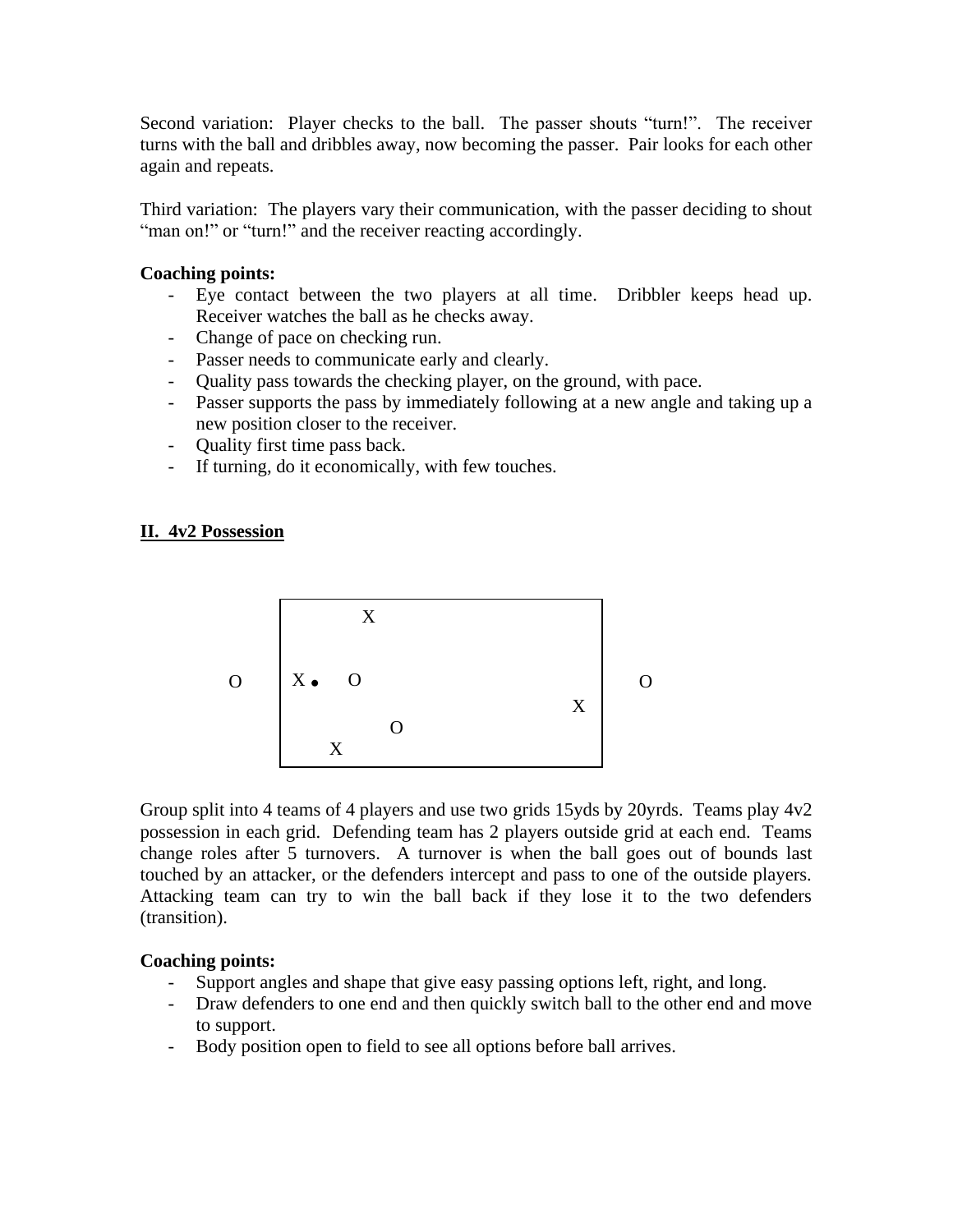- If defenders intercept, pressure them quickly to regain possession before they pass ball to the outside players. Use numerical advantage to double mark and block outlet pass.

## **III. 5v3 Possession**



Each group of 8 plays 5v3 possession in a grid 20yds by 30yds. If the 3 defenders win it, they keep it against the 5 players, hence play is continuous. The 5 players have maximum 2 touch restriction, the 3 players have unlimited touches.

This activity is physically tiring. Work in 10-minute intervals separated by 10 minutes active rest. The active rest periods can be spent working on long range passing.

## **Coaching Points:**

- This activity teaches the 5 players to develop a possession rhythm with one and two touch play and teaches them to transition to pressing the ball immediately upon turnover (transition).
- The 3 players learn to keep the ball by trickery, dribbling and shielding.
- Support angles and shape are again paramount.
- Body position open to the field.
- The players on the periphery stretch the field by pushing against the lines, provide pressure outlet, see the whole field and can communicate to the inside player (man on, turn, etc). They are better positioned to send long balls to the other sides (pass sequence 1).
- The central players help switch the point by checking to receive and redirecting with one touch to a new player (pass sequence 2). The central player is like a rebounding wall who avoids turning into pressure.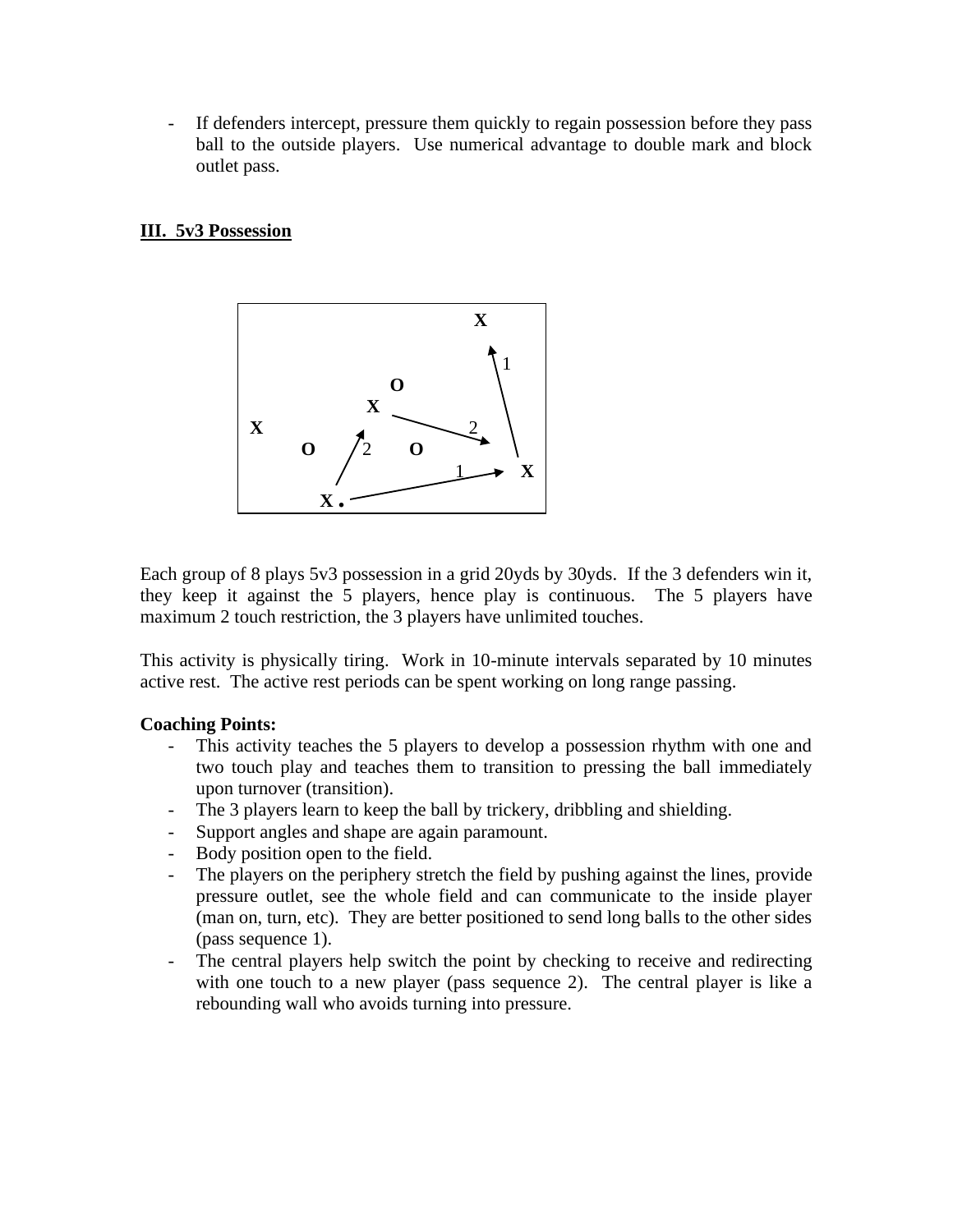#### **IV. 8v8 Possession**

Play possession in a grid 40yds by 50yds. Start with unlimited touches and progress to maximum two touch. First team to reach 20 one-touch passes (not necessarily consecutive) is the winner. Players learn good habits that form the basis for possession play: Stretch the field, keep moving the ball and work it into less crowded areas, communicate, play one and two touch soccer, play the way you are facing rather than turn needlessly into pressure, and offer good support angles. Practice can finish with an 8v8 scrimmage with keepers and goals to evaluate transfer of learning from the activities to the game.

# **Practice Plan 2 for 14U-19U Topic: Playing out of the Back in 3-5-2**

#### **I. Warm Up**



Players in groups of 4. The distance between X1 and X4 is about 50yds. X1 and X4 are typically defenders or defensive midfielders. X2 and X3 are forwards and attacking midfielders. The players work on passing patterns such as the one shown: X1 and X2 (link player) interchange (passes 1) until X1 prepares ball for long pass, at which point X3 (target player) checks to the ball and receives (pass 2). X2 immediately sprints to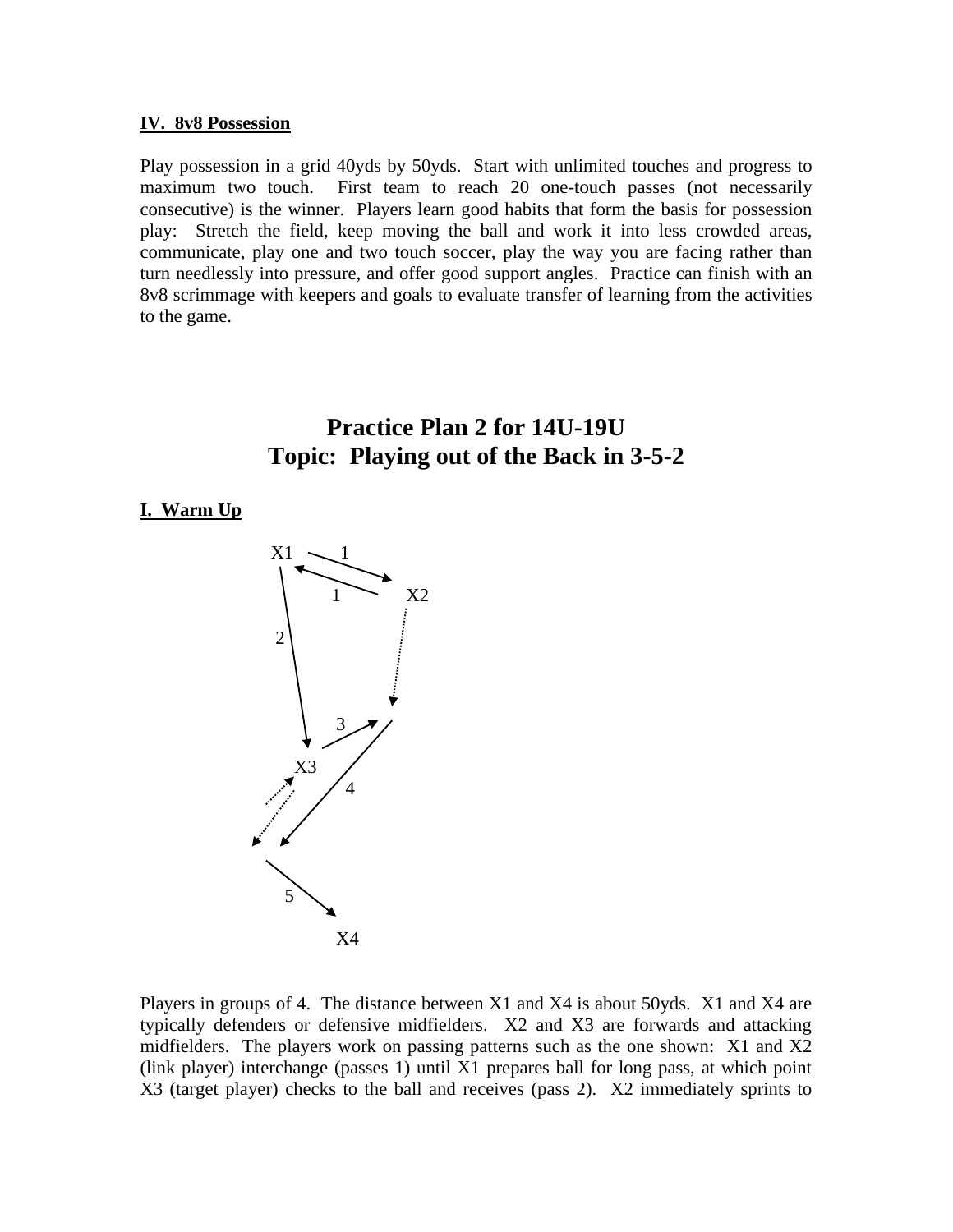support X3. X3 plays first time (pass 3) to X2 and turns and sprints for a through ball (pass 4) from X2 and passes it to X4. Process is repeated the other direction, with X3 becoming the link player and X2 the target player.

# **Coaching Points:**

- While X1 and X2 interchange passes, X3 should check away from the ball to stretch the distance.
- The cue for X3's checking run is when X1 uses his first touch to prepare for a long pass.
- X2 should support X3 at an angle to allow an angled pass, making it easier to play the through ball (passes 3 and 4).
- Quality passes. Long pass should be low, hard and to feet. Shorter passes should be softer paced to allow first time passes. Can also vary the long passes to target, using driven balls, air balls to head down or to chest for a back pass off the chest. Another variation is for X2 to pass directly to X4 (replace passes 4 and 5 with one long pass).
- Everything done at match speed.

# **II. 3-5-2 Playing out of the Back – Work on Defending Unit**



The warm-up has prepared the players technically for the main session. Now we move to the area of the field appropriate for the topic and start developing the session.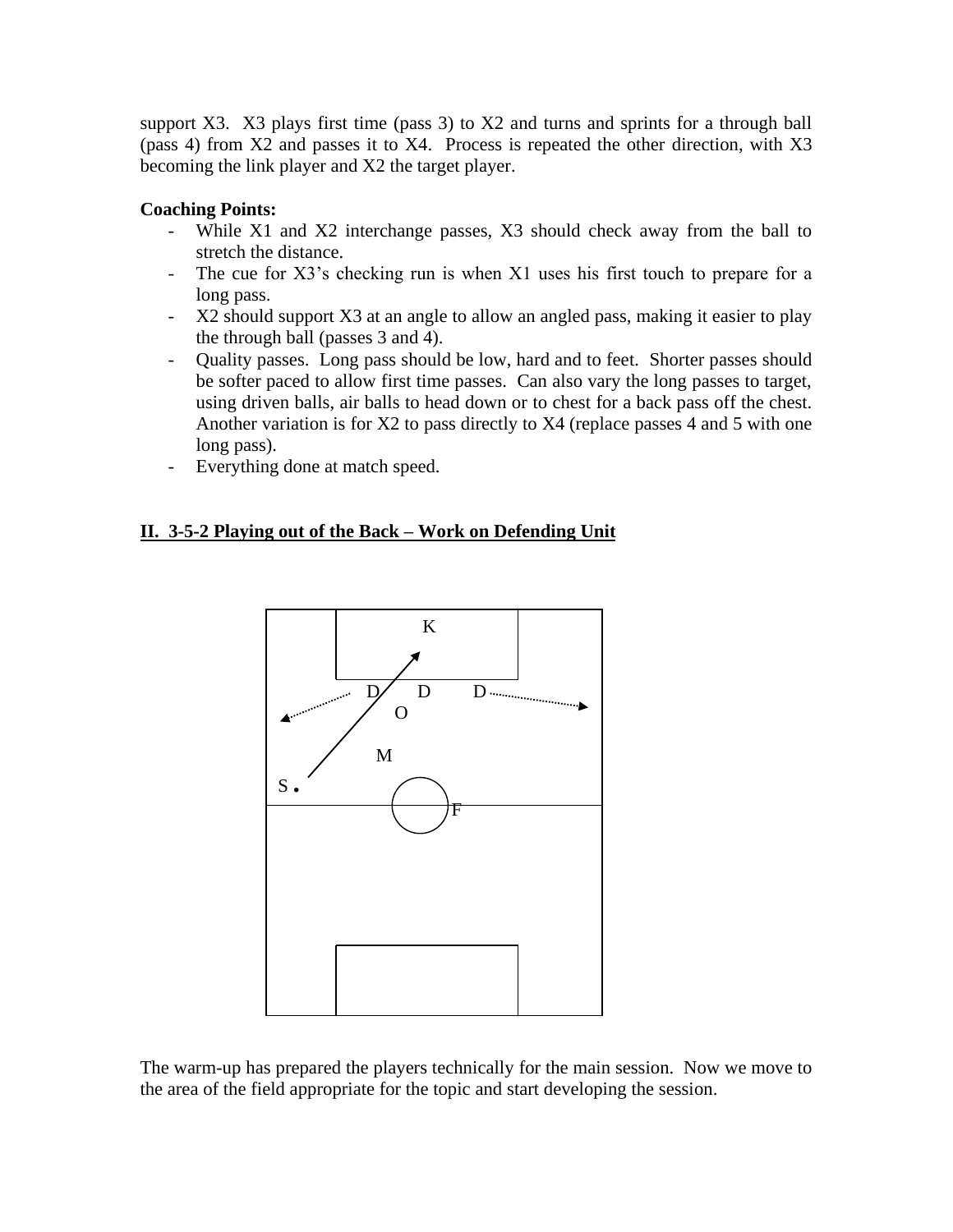The first step is to work with the back line on adopting the right shape to possess and build up from the back. This step includes a server (S), the keeper, the 3 defenders, an attacking midfielder and a forward, playing against one opposing forward (O). The objective is to get the ball to the forward. The sequence starts with a server (S) who passes the ball to the keeper to simulate a through ball gathered by the keeper. The back line starts compact as they would when defending. As soon as the keeper gathers the ball, the back line gets wide and spreads across the field to receive a throw from the keeper. The defender who gets the ball, plays it to the checking forward who lays it back to the attacking midfielder, preferably with first touch. Opponent O should chase the back line and try to close the ball. If O wins it, he can go to goal and play continues until it goes out of bounds. Play stops when F plays it back to M and the sequence repeated, starting from server.

## **Coaching points: (see diagram below)**

- Keeper's throw in front of defender, so he can play it forward easily. If the throw can beat the pressing forward (O), even better.
- Other two defenders shift across and support from behind the ball.
- Forward times his checking run.
- Quality delivery to forward's feet.
- Midfielder M quickly supports F for a drop pass to end sequence.



## **III. 3-5-2 Playing out of the Back – Add Midfield Unit**

Once the back line gets it right, the midfield line is added. Coach adds the two wide midfielders, one or two defensive midfielders, and puts all the opponents in midfield as well as a second opposing forward to replicate the game's demands. This becomes a